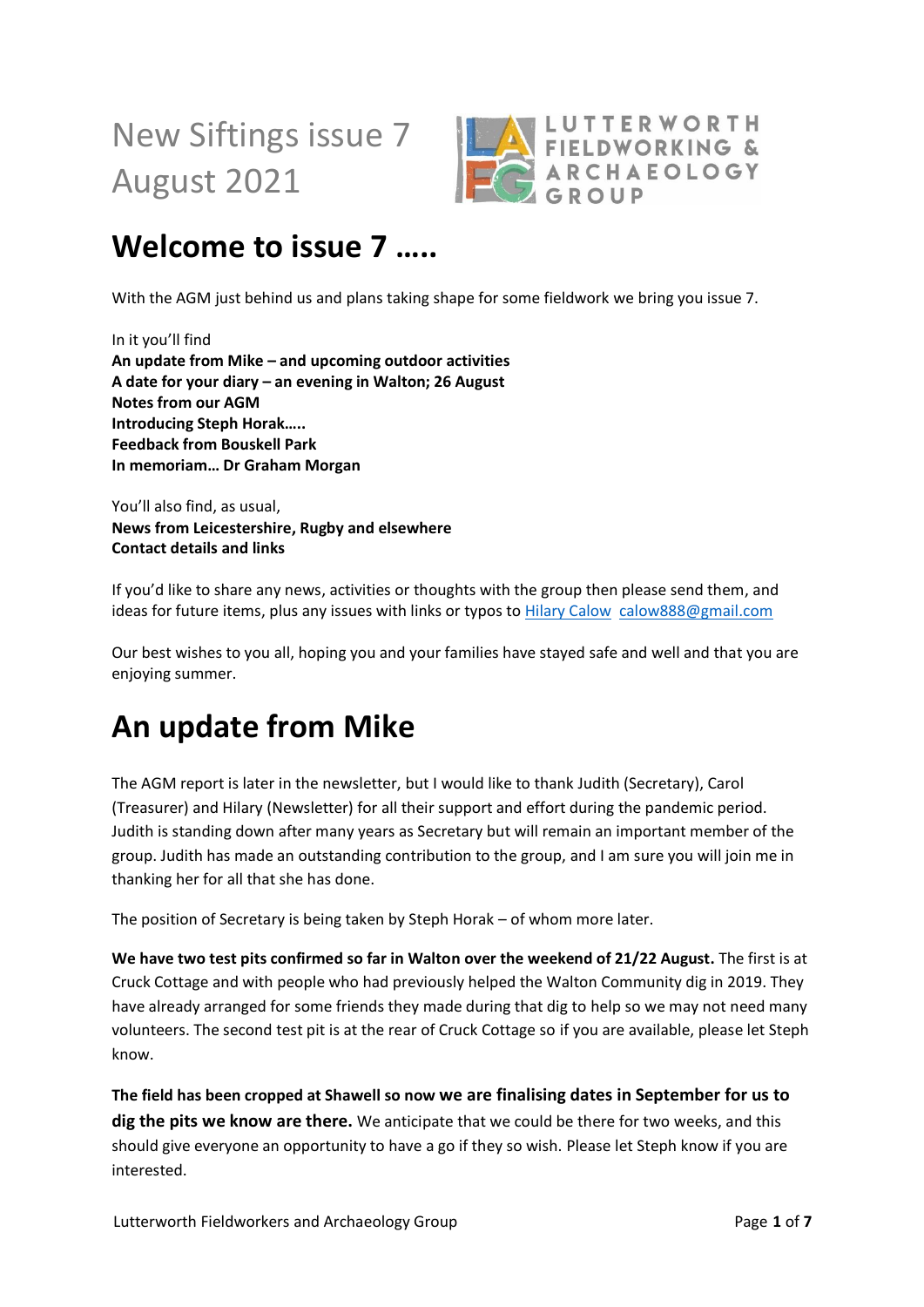### **Festival feedback**



In Leicestershire the Festival ran from  $3<sup>rd</sup>$  July to  $1<sup>st</sup>$  August with events throughout the month. This was longer than the national event as Leicester wanted to dilute the effects on attendances of Leicester fortnight.

Mike gave a zoom presentation on 8<sup>th</sup> July entitled 'A short history of Lost Walton'. 38 people registered via Eventbrite although, in some cases, two people were (hopefully) listening.

Big thanks go to Carol who produced a **'One mile self guided, circular walk taking you around the historic buildings of Lutterworth'.** It was downloadable FOC from

the Festival website. We were advised that 48 downloads were made, which was a brilliant result reflecting the substantial research that Carol had put into the walk.

Further afield Hilary ran a series of guided walks (talks in the shade on the hottest days) on the archaeology to be found at Compton Verney. Some members were able to attend and it is clearly something that Hilary will expand and build upon in the future.

# **26 August - LFAG and village evening at Walton Village Hall**

### **Come and meet old friends and … new**

We'll be displaying the finds from the village test pitting we did in 2019 both for the villagers and for everyone in our group. Do join us for drinks and nibbles from 7pm. Mike will repeat his Festival presentation on Lost Walton at 7.30pm. £3 entry.

**Contact Mike if you can help us set up and clear up on the day.**

# **Notes from our AGM on 28 July**

#### **The following officers were elected**

Chairman : Mike Southall Secretary : Judith Day (Temporary appointment). Treasurer : Carol Cambers See the end of the newsletter for their contact details.

**Subscriptions. The 2020 subs have been extended through 2021.** We have to make a small charge in order to maintain eligibility for insurance cover. The proposal for 2022 for a reduction in fees to £5 for individual memberships and £6 for families at the same address was carried.

#### **We outlined possible upcoming activity….**

**Talks** 22<sup>nd</sup> April 2022. Presentation to the Ullesthorpe Women's Institute on 'The Romans in South West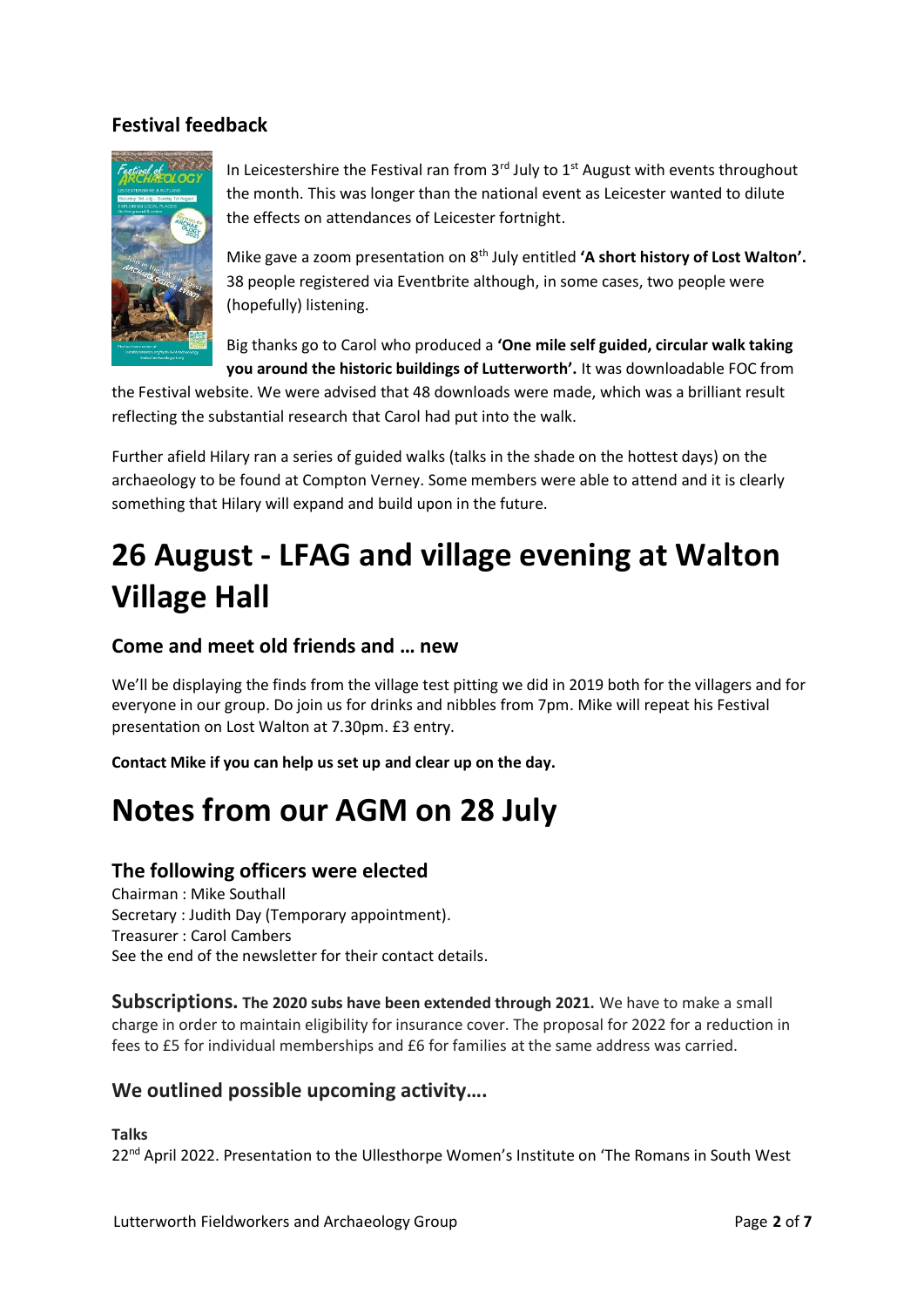Leicestershire'.

We will look at running a further series of talks through January / March 2022 if Covid restrictions are not in place. We have an outstanding talk by Matt Beamish on the Enderby Shield, but no date has yet been set.

**Test pits.** In addition to those in Walton mentioned above, we still have several test pits to complete in Lutterworth and Shawell. As soon as dates are available they will be advised.

**Fieldwalking.** We will look for suitable fields to walk in both Shawell and Walto /Kimcote areas to support previous activity there. This would be during the autumn and winter.

**Training**. Mat Morris has agreed to give the group **a training day on Finds Identification** in September – date and venue to be finalised. This could be opened up to other groups if we have spaces available.

**Schools.** We are hopeful that we will be able to offer some further school activities in the coming year.

**Day trips** It may be possible to arrange group trips to sites or digs

Further details on all these in due course.

## **Introducing Steph Horak, our new Secretary ….**



Hello everyone. I am delighted to be writing my first words to the group.

I'm a local musician and allotmenteer with a keen interest in community archaeology. I have really enjoyed fieldwalking (if it's there we'll find it!) and more recently the community dig at Bouskell Park in Blaby. It has been a quiet year for obvious reasons, so I look forward to supporting the group in a range of activities, and to hearing from members about where and how they would like to see the group steered.

We will be sending out a questionnaire in

the coming weeks and are keen to hear about your interests, availability, and expectations. I think it could be good to enrich our activities with some experimental archaeology (such as pottery, flintknapping, cookery, textile-making etc) in the downtime of seasonal field-walking, but of course you could tell me otherwise on the questionnaire! Other than that, we need to continue to contact farmers for field-walking opportunities, and community members for test-pit digging, I am happy to follow up on any contacts you might have.

You can contact me at any time about the group at my email address [stephhorak@gmail.com.](mailto:stephhorak@gmail.com) I look forward to meeting you all in person and thank you for having me!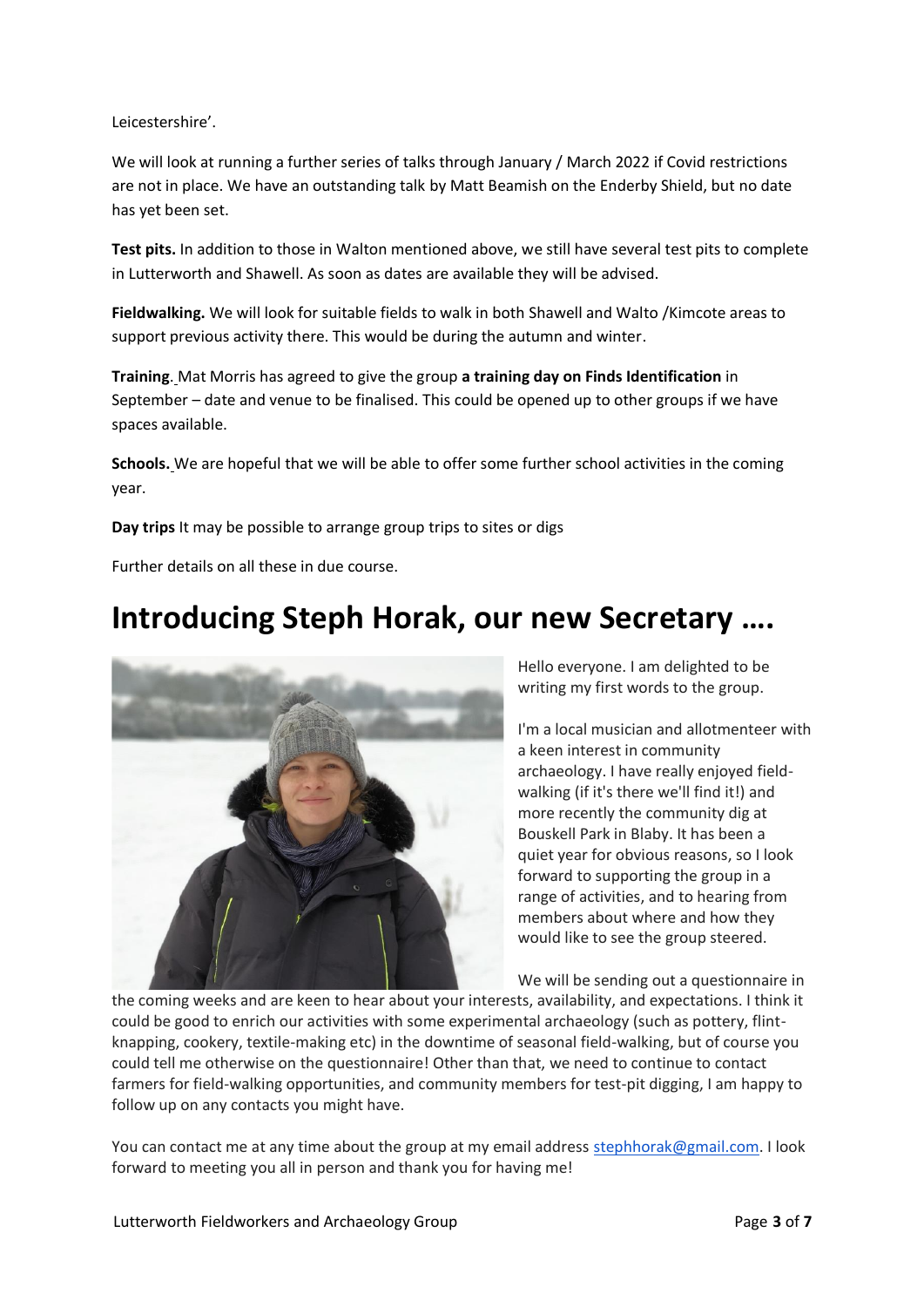# **Bouskell Park Community Dig Blaby June/July 2021**

Members of our group joined the test pitting organised by ULAS as a community archaeology project involving more than 100 volunteers to dig 10-14 test pits over 6 days. The aim …. To find out why the ground is so uneven….

Well actually, the aim was to make new discoveries about the past history of Bouskell Park, engage the residents of the area in that, inspire an interest in the park and provide an opportunity for some hands-on archaeology.

**For a short introduction, watch Mat Morris <https://www.facebook.com/147540875295063/videos/2958579057802888> And his 40 minute digital briefing on what, why and how <https://www.youtube.com/watch?v=SRwfRWBLk1g> Watch Gemma Tallis <https://www.facebook.com/watch/?v=3904621802998615> And best of all, watch the Leicester Mercury report……** [https://www.leicestermercury.co.uk/news/local-news/prehistoric-worked-flint-medieval-pottery-](https://www.leicestermercury.co.uk/news/local-news/prehistoric-worked-flint-medieval-pottery-5597862)[5597862](https://www.leicestermercury.co.uk/news/local-news/prehistoric-worked-flint-medieval-pottery-5597862)

(See if you can spot anyone on the videos above)

We asked for feedback from LFAG members who joined in …

### **From Ralph Coleman**

I was fortunate to be part of the team digging on the first two days at Bouskell Park. We were allocated a fairly flat area and I worked with four others in the team, none of whom had done anything like this before. Over the course of the first day we got down to the bottom of level three, finding some pieces of medieval pottery and bits of clay pipe. On the second day through levels four and five we found very little, except the odd pieces of medieval pottery. As

[photo courtesy Leicester Mercury / Chris Gordon.]



we started to uncover level six it become very stony and we were told it could be a gravel or cobbled surface, at which point we were instructed to finish recording, close the pit and back fill. It was a very enjoyable experience to be out digging again after the enforced break, and to work with some lovely people, three of whom expressed a real interest to become involved in future projects.

#### **From Jim Newmark**

I arrived promptly along with many others at the park in a cloudburst of rain - but weather apps all agreed that this would clear, and Matthew Morris and his team were confident. His Indiana Jones lookalike appearance was helpful, as well as their informality and organisational skills being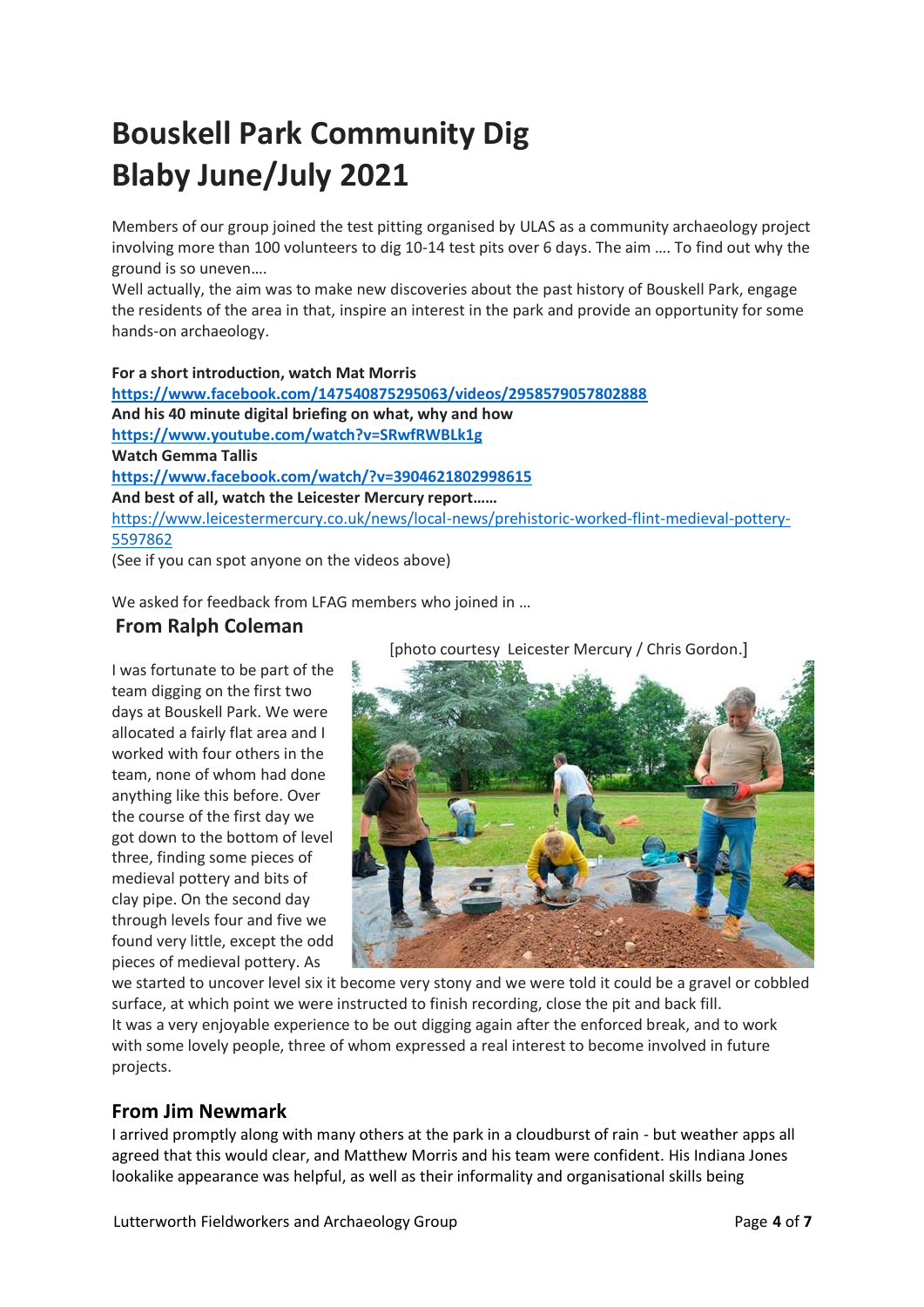reassuring. I had at least done this before (in my back garden), and many there hadn't - memories came flooding back and in the privacy of my own mind I was an expert. Matthew gave the history and rationale of the dig and we were suitably enthused.

I was allocated with four others to Pit 1 (of six that day), on a prominent linear mound. Matthew came round and indicated his hope of a feature beneath - we were truly at the cutting edge of the archaeological world. All strangers to each other at first, with varying amounts of experience, we bonded quickly. The skills came flooding back, and never has turf been removed so expertly. I had done my bit - the rest was up to my team.

To cut a long story short, the excitement of the turf removal turned out to be the highlight of that particular pit. The next few hours was unremitting hard work and by the end of the day we had managed to dig ….. 20cm. I am not a gardener and my musculature in that direction has atrophied, and even if I was, I don't think that solid clay mixed with random stones sends joy to any heart. However, as one of the only two males on our team, we took turns. The only tool that made any difference was the mattock with a full swing and hitting stones with that rather than clay was a frequent occurrence and not much fun. We were far behind the other pits and knew it. Rumours of finds in other pits came across. We could see Matthew and his team peering into the others with great interest - he seemed noticeable by his absence from ours. Those not digging set up a protest march around the pit *"We want medieval pottery, and we want it NOW".* This attracted the peripatetic camera man who came across and we sent him as an emissary - Matthew came across, gave a quick glance, and took pity on us. Another 10cm in a quarter pit and he would decide what to do. Our new friend the camera man told us that we were now generally known as the troublemakers. The quarter pit dug to 30cm revealed nothing but more clay and random stones and we were (very, very) glad that Matthew agreed that enough was enough. The pit was backfilled.

#### Two conclusions

1) From Matthew - the linear mound was probably originally a hedge boundary 2) From me (I can't speak for the others and it is not the sort of thing to discuss with people you



really don't know well) - archaeology is boring and hard work.

Thus ended the first day

We were given another pit to dig on the second day (Pit 7). Refreshed by a night's sleep and the knowledge that other pits had revealed finds, I was ready to revise my previous day's conclusion. The turf removal was done in record time, the ground was soft and easy to dig, and we were down to 20cm in about a quarter of the time of the previous day. What was this, pottery! Suddenly we had the attention we craved - Matthew and the team appeared like magic. Medieval, possible  $12<sup>th</sup>$  century! A large piece, best so far. We were the best archaeologists there. Where were the crowds? Recording, and onwards we dug. A large stone appeared in one corner at the bottom of the 30cm level - but somehow this was different. It was out of place, we hadn't found any stones before, what was it doing

Lutterworth Fieldworkers and Archaeology Group **Page 1 and Strutterworth Fieldworkers** and Archaeology Group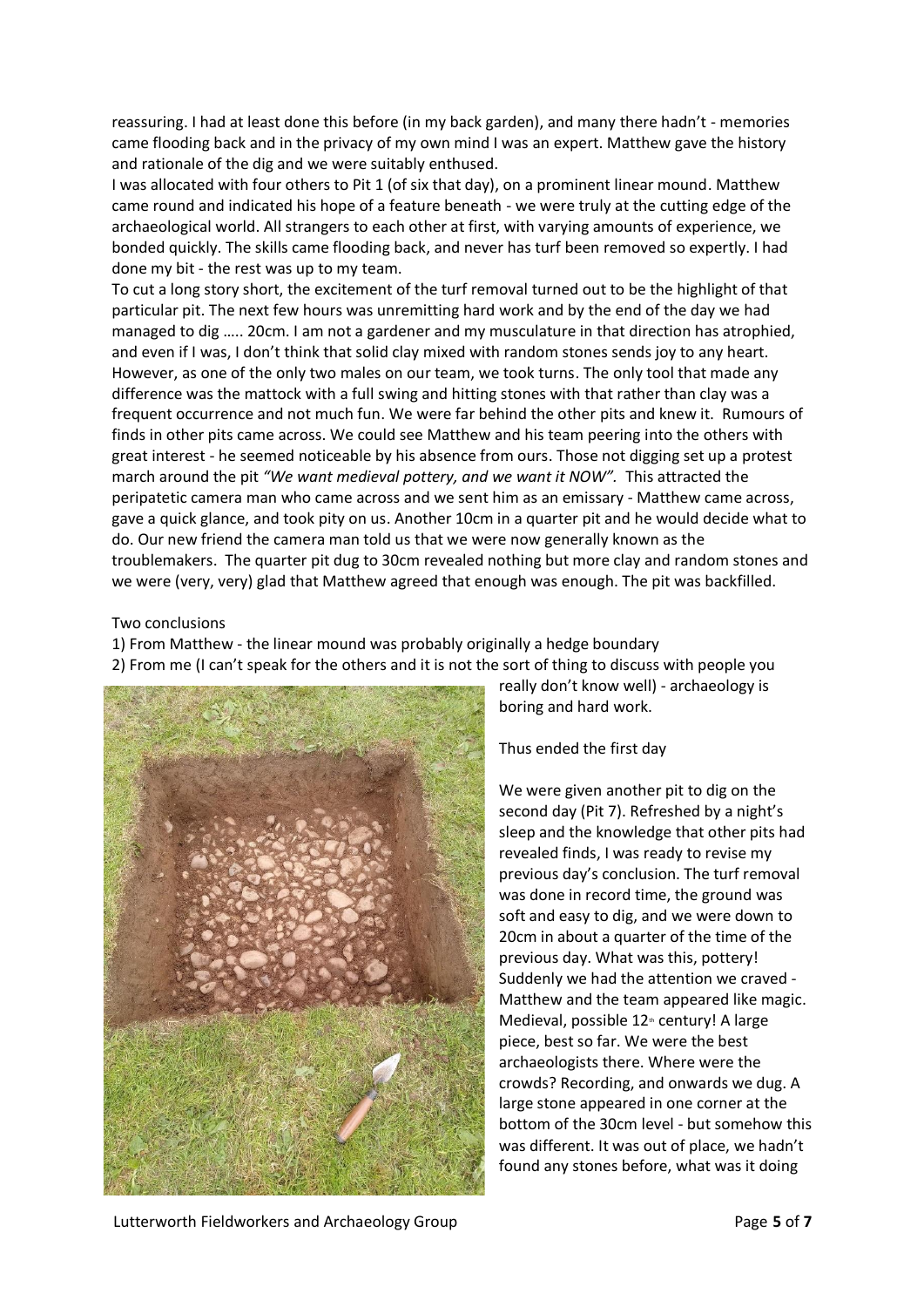there? But we had to stop to record, that was the strict rule. Then we started the next layer, more stones, but these were not random. These were very different from yesterday. The soil was easy to dig, not much clay, we hadn't used the mattock all day, just trowels etc to break it up and then cleaned away with a small shovel or scooped hands.

And it slowly appeared, stone by stone. Matthew came round. "Clearly a surface" he said. "Yes!!!"

The image does not do it justice - it is clearly manmade and extended well beyond the pit itself. And it was genuinely exciting - seems strange, doesn't it, hardly something to be excited about? An old road or something?

But we had found it, the first time it had been revealed for centuries. We cleaned it up, stood around it, explained it to all the passers-by, whether they wanted to know or not. Wandered away to look at the other finds (none as exciting as ours), and then back to make sure it had not gone away. Two conclusions

1) From Matthew - this is a medieval surface

2) From me (and the others) - archaeology is exciting.

#### **From Honor Rawlings**

"I was on the first 2 days so more has been found by the finish. There were some early and late medieval finds. Some of them were rubbed so it's likely they were in a field, but some were crisp meaning they were dropped where they were found. "

#### **Quote of the day "Mmmm.. that's something….." Honor, tasting pottery**

(please don't try this at home)

## **In memoriam – Dr Graham Morgan**

Dr Graham Morgan, archaeological conservator, and chairman of Rugby Archaeological Society, sadly passed away in June. He had been ill for some time following a stroke in 2019. Graham lived in Walton and followed the test pitting we did there with interest and enthusiasm, albeit from his chair. He will be missed, and our thoughts are with his family.

## **News from the [Leicestershire Fieldworkers](https://leicsfieldworkers.co.uk/)**

#### <https://leicsfieldworkers.co.uk/>

Upcoming talks (on zoom):

- **September 16th, 7.30pm:** Mathew Morris from ULAS on the lost churches of Leicester's northeast quarter
- **November 18th, 7.30pm:** Jennifer Browning from ULAS on recent ULAS excavations
- **January 20th, 7.30pm:** Rebecca Wragg Sykes on Kindred: Neanderthal Life, Love, Death and Art (in association with the Prehistoric Society). If you haven't read her book, it's fantastic!